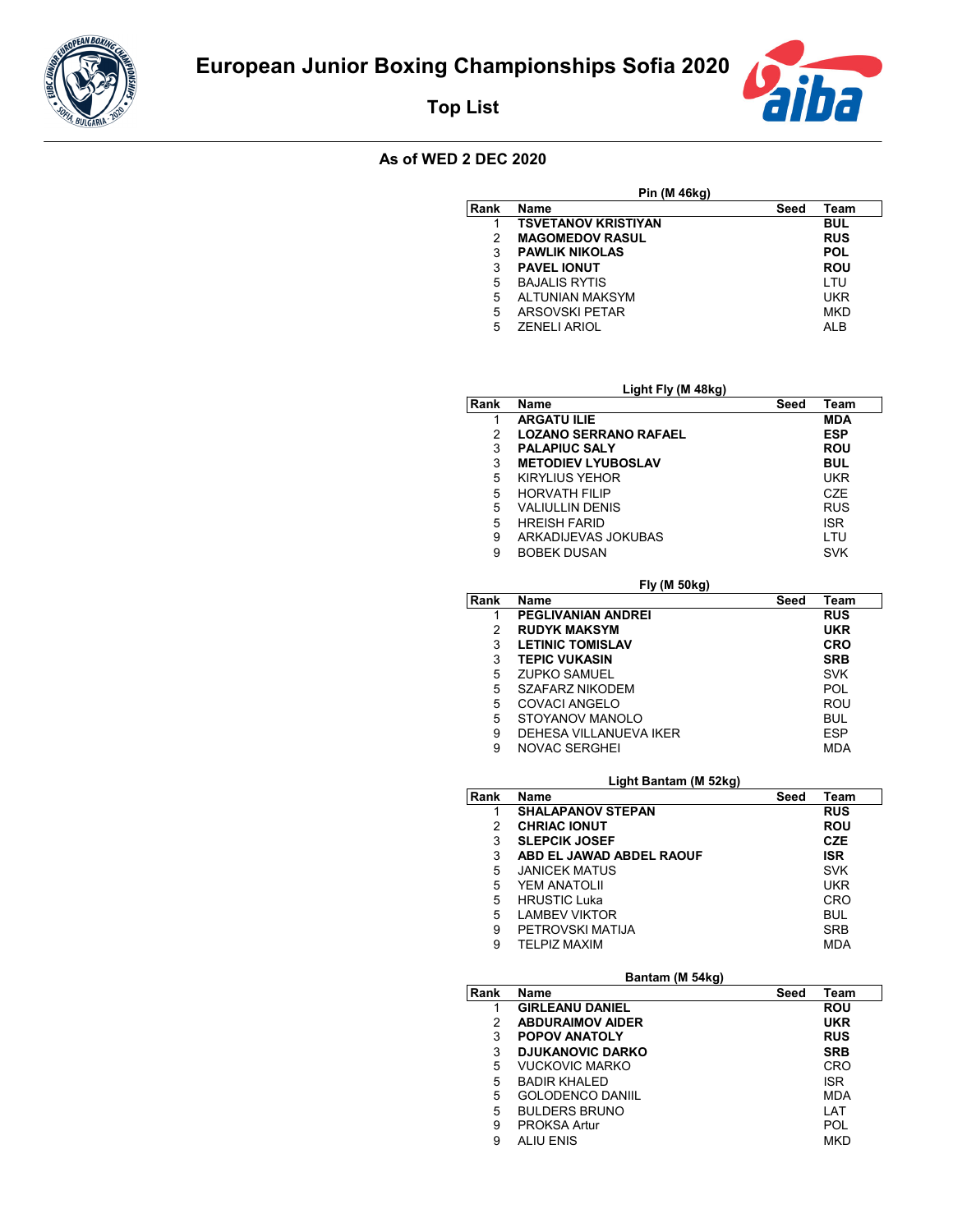

**Top List**



## **As of WED 2 DEC 2020**

| Feather (M 57kg) |                             |      |                  |  |
|------------------|-----------------------------|------|------------------|--|
| Rank             | Name                        | Seed | Team             |  |
| 1                | <b>HRABOVSKYI VITALII</b>   |      | UKR              |  |
| 2                | <b>STARODUBTSEV ALEKSEI</b> |      | <b>RUS</b>       |  |
| 3                | <b>LAWABNA OMAR</b>         |      | <b>ISR</b>       |  |
| 3                | <b>ANGELOV LYUBOMIR</b>     |      | <b>BUL</b>       |  |
| 5                | <b>GREGURIC ANTE IVAN</b>   |      | CRO              |  |
| 5                | MOUFLIH MARWAN              |      | <b>FRA</b>       |  |
| 5                | <b>VRACIC INDIR</b>         |      | <b>SRB</b>       |  |
| 5                | JII FK FII IP               |      | C <sub>7</sub> F |  |
| 9                | ROSKOWICZ BARTLOMIEJ        |      | POL              |  |
| 9                | <b>DISHA MORGAN</b>         |      | AI B             |  |
|                  | Light Welter (W 63kg)       |      |                  |  |
| Rank             | <b>Name</b>                 | Seed | Team             |  |
| 1                | <b>NIKITINA EVA</b>         |      | <b>RUS</b>       |  |
| 2                | <b>RUTKOWSKA JULIANA</b>    |      | <b>POL</b>       |  |
| 3                | <b>SEROPIAN LUCIN</b>       |      | <b>SWE</b>       |  |
| 3                | <b>FONOTOVA MARIIA</b>      |      | UKR              |  |
| 5                | SKAPIK SARA                 |      | <b>SRB</b>       |  |

| Welter (W 66kg) |                              |      |            |  |
|-----------------|------------------------------|------|------------|--|
| Rank            | <b>Name</b>                  | Seed | Team       |  |
|                 | <b>NAKOTA VERONIKA</b>       |      | <b>UKR</b> |  |
| 2               | <b>DEMURCHIAN ANASTASIIA</b> |      | <b>RUS</b> |  |
| 3               | <b>REWINSKA KINGA</b>        |      | <b>POL</b> |  |
| 3               | <b>CRETU ALINA</b>           |      | <b>ROU</b> |  |
| 5               | SUBOTIC ZELJANA              |      | <b>SRB</b> |  |

| Light Middle (W 70kg) |                          |      |            |  |
|-----------------------|--------------------------|------|------------|--|
| Rank                  | <b>Name</b>              | Seed | Team       |  |
|                       | <b>UMARBEKOVA ZUKHRO</b> |      | <b>RUS</b> |  |
| 2                     | <b>BRAHIMI ALNERA</b>    |      | KOS        |  |
| 3                     | <b>RODIONOVA RADMYLA</b> |      | <b>UKR</b> |  |
| 3                     | <b>ALEKSANDRA MELISS</b> |      | <b>EST</b> |  |
| 5                     | LIPINSKA PUPKA SANDRA    |      | P∩I        |  |

| Middle (W 75kg) |                           |      |            |  |
|-----------------|---------------------------|------|------------|--|
| Rank            | <b>Name</b>               | Seed | Team       |  |
|                 | <b>CZERWINSKA OLIWIA</b>  |      | <b>POL</b> |  |
| 2               | <b>AMIDZIC ZELJANA</b>    |      | <b>SRB</b> |  |
| 3               | <b>CIMPOERU MARIA</b>     |      | <b>ROU</b> |  |
| 3               | <b>DZHYHUN OLEKSANDRA</b> |      | <b>UKR</b> |  |